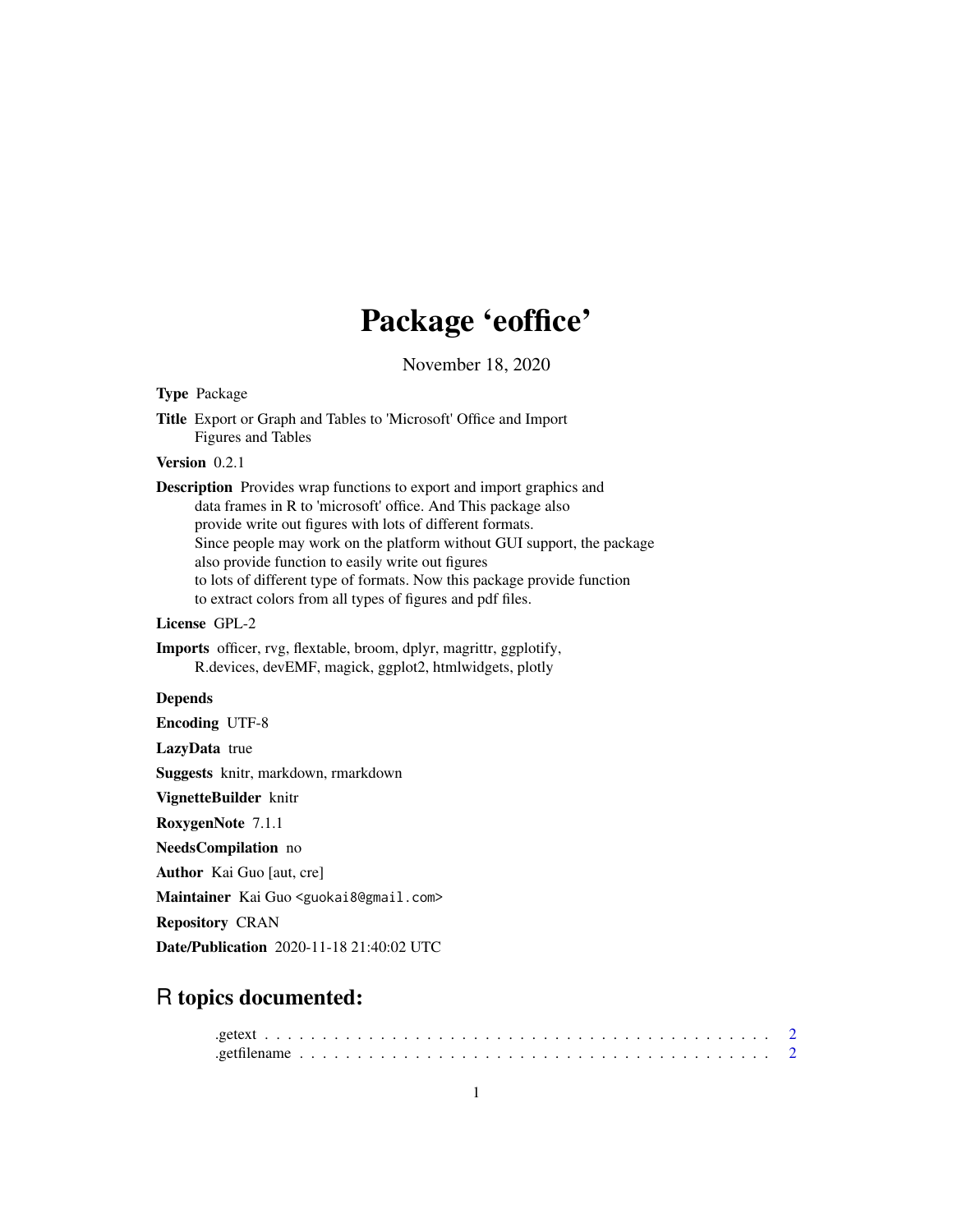#### <span id="page-1-0"></span>2 .getfilename

| Index |  |  | 15 |
|-------|--|--|----|

.getext *get the suffix name*

#### Description

get the suffix name

#### Usage

.getext(x)

#### Arguments

x filename

.getfilename *get the prefix name*

#### Description

get the prefix name

#### Usage

.getfilename(x)

#### Arguments

x filename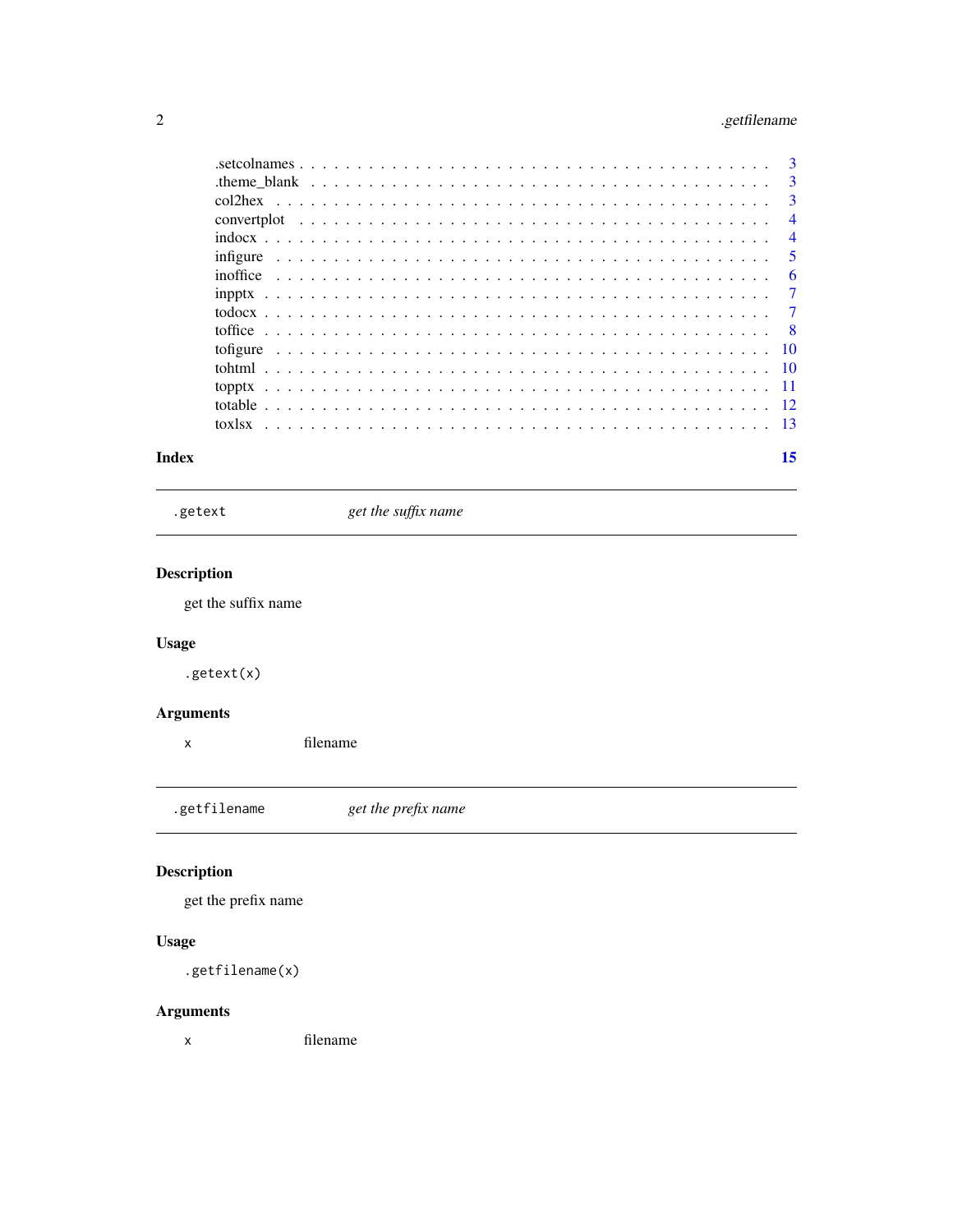<span id="page-2-0"></span>

set first row as column name

#### Usage

.setcolnames(file)

#### Arguments

file input data frame

#### Author(s)

Kai Guo

.theme\_blank *blank theme*

#### Description

blank theme

#### Usage

.theme\_blank()

col2hex *col2hex gplots*

#### Description

col2hex gplots

#### Usage

col2hex(cname)

#### Arguments

cname color name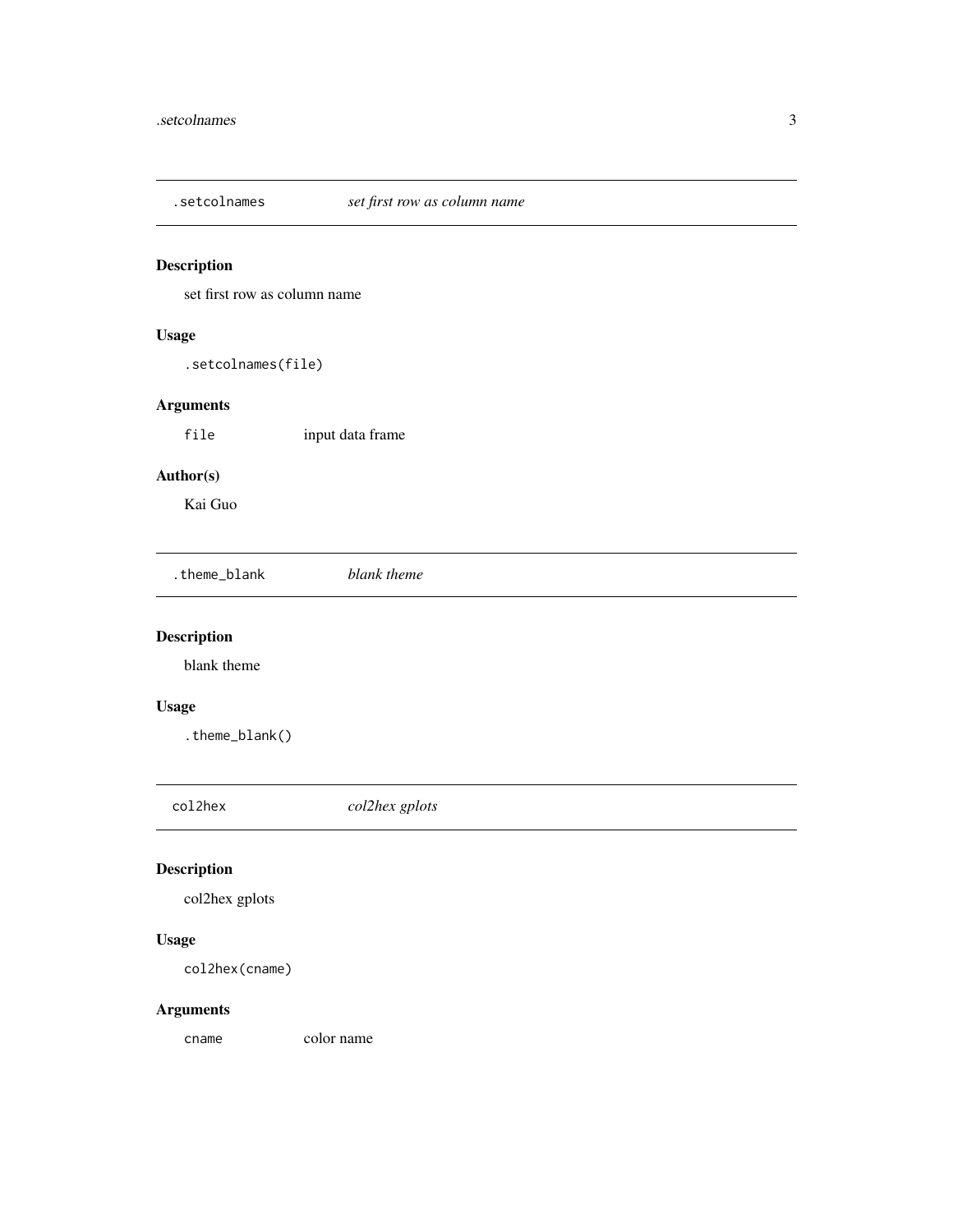<span id="page-3-0"></span>

convert basic plot to ggplot object

#### Usage

convertplot(exp)

#### Arguments

exp expression formula of basic plot

#### Value

ggplot object

#### Author(s)

Kai Guo

#### Examples

```
p <- convertplot(plot(1:10))
class(p)
print(p)
```
indocx *read table from docx*

#### Description

read table from docx

#### Usage

indocx(filename, header = FALSE)

#### Arguments

| filename | input filename               |
|----------|------------------------------|
| header   | use first row as column name |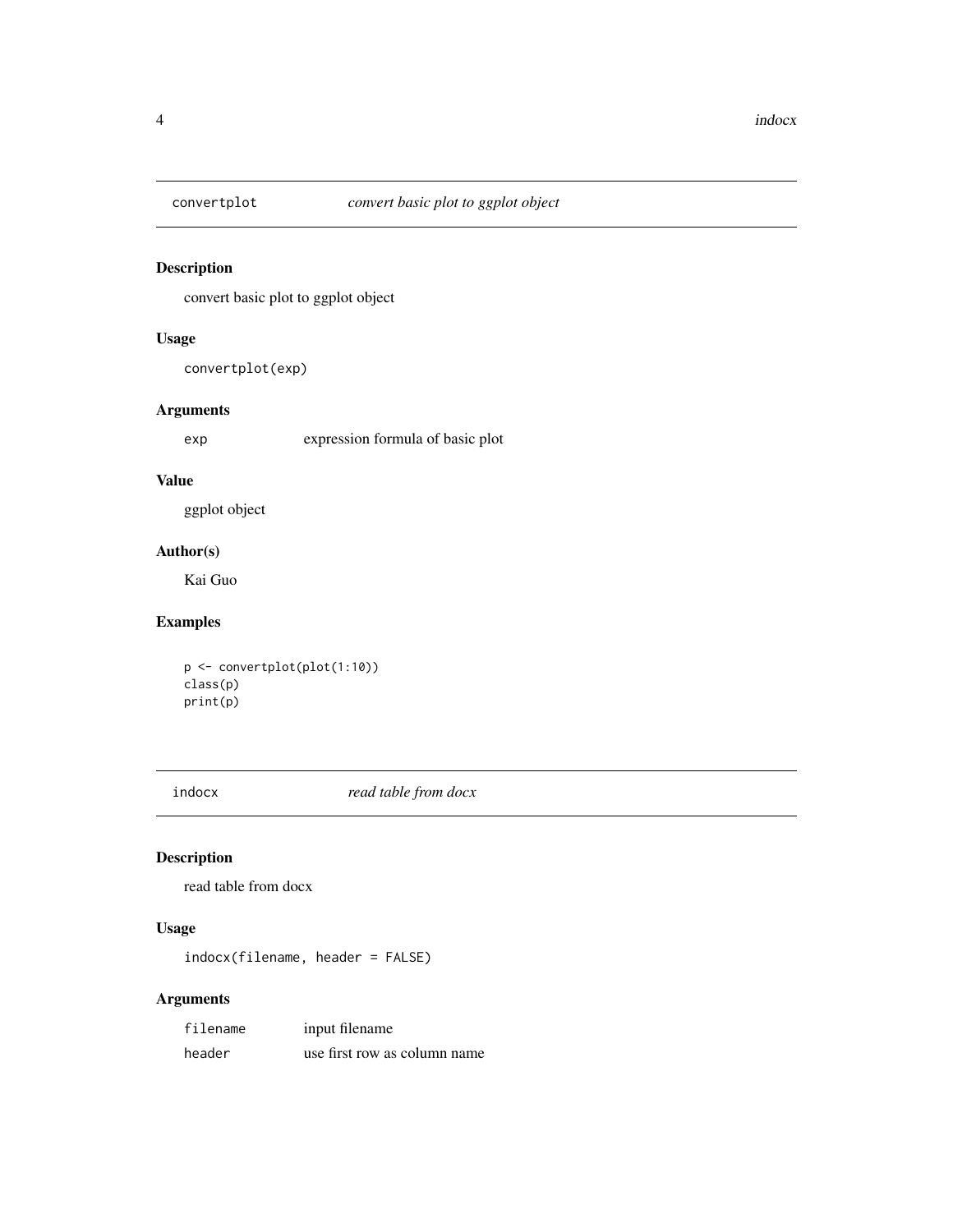#### <span id="page-4-0"></span>infigure 5

#### Author(s)

Kai Guo

#### Examples

```
totable(t.test(wt \sim am, mtcars), filename = file.path(tempdir(), "mtcars.docx"))
tabs <- indocx(filename = file.path(tempdir(), "mtcars.docx"), header = TRUE)
tabs
```
infigure *import figures and extract the colors used in the figures*

#### Description

import figures and extract the colors used in the figures

#### Usage

```
infigure(
  filename,
  format = NULL,exclude_col = NULL,
  topn = 10,
  showfig = FALSE,
  showcol = FALSE,
 savegg = FALSE,
 density = 300,
 pages = NULL
)
```
#### Arguments

| filename    | input filename                                                      |
|-------------|---------------------------------------------------------------------|
| format      | format of input file.                                               |
| exclude_col | vector of colors to be excluded from the analysis                   |
| topn        | display the most frequent colors                                    |
| showfig     | display the figure or not (default: FALSE)                          |
| showcol     | display extracted colors or not (default: FALSE)                    |
| savegg      | save the figure as ggplot2 object or not (default: FALSE)           |
| density     | resolution to render pdf                                            |
| pages       | integer vector with page numbers (pdf file). Defaults to all pages. |

#### Author(s)

Kai Guo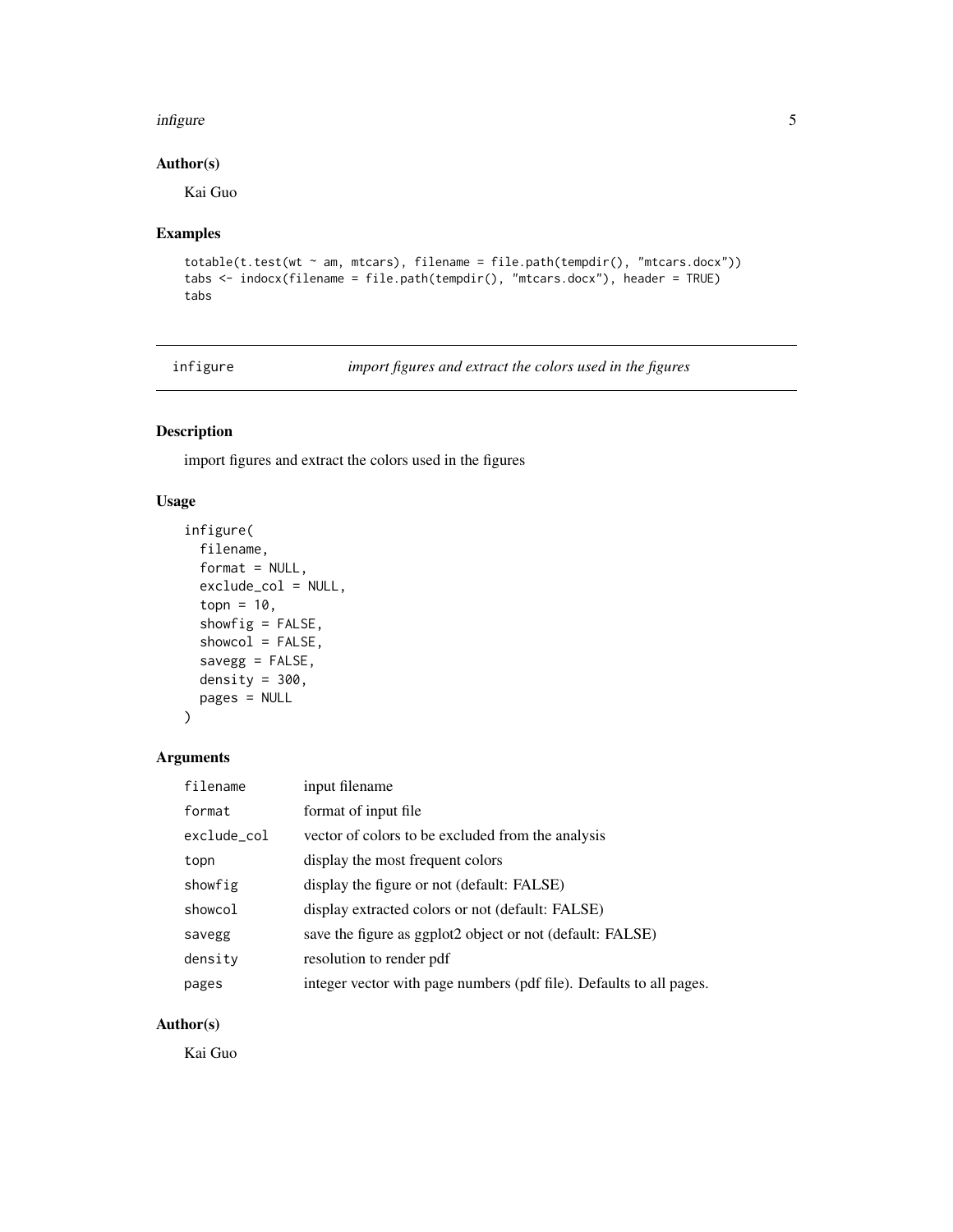#### Examples

```
if(interactive()){
require(ggplot2)
p <- ggplot(mtcars, aes(mpg, disp, color = factor(cyl))) + geom_point()
tofigure(p,filename = file.path(tempdir(), "mtcars.pdf"))
pp <- infigure(filename = file.path(tempdir(), "mtcars.pdf"), exclude_col="white")
pp
}
```
#### inoffice *read tables from ppt and word*

#### Description

read tables from ppt and word

#### Usage

```
inoffice(filename, format = NULL, header = TRUE)
```
#### Arguments

| filename | input filename               |
|----------|------------------------------|
| format   | pptx or docx                 |
| header   | use first row as column name |

#### Author(s)

Kai Guo

#### Examples

```
## use tempdir for the example
totable(t.test(wt ~ am, mtcars), filename = file.path(tempdir(), "mtcars.docx"))
tabs <- inoffice(filename = file.path(tempdir(), "mtcars.docx"), header = TRUE)
tabs
```
<span id="page-5-0"></span>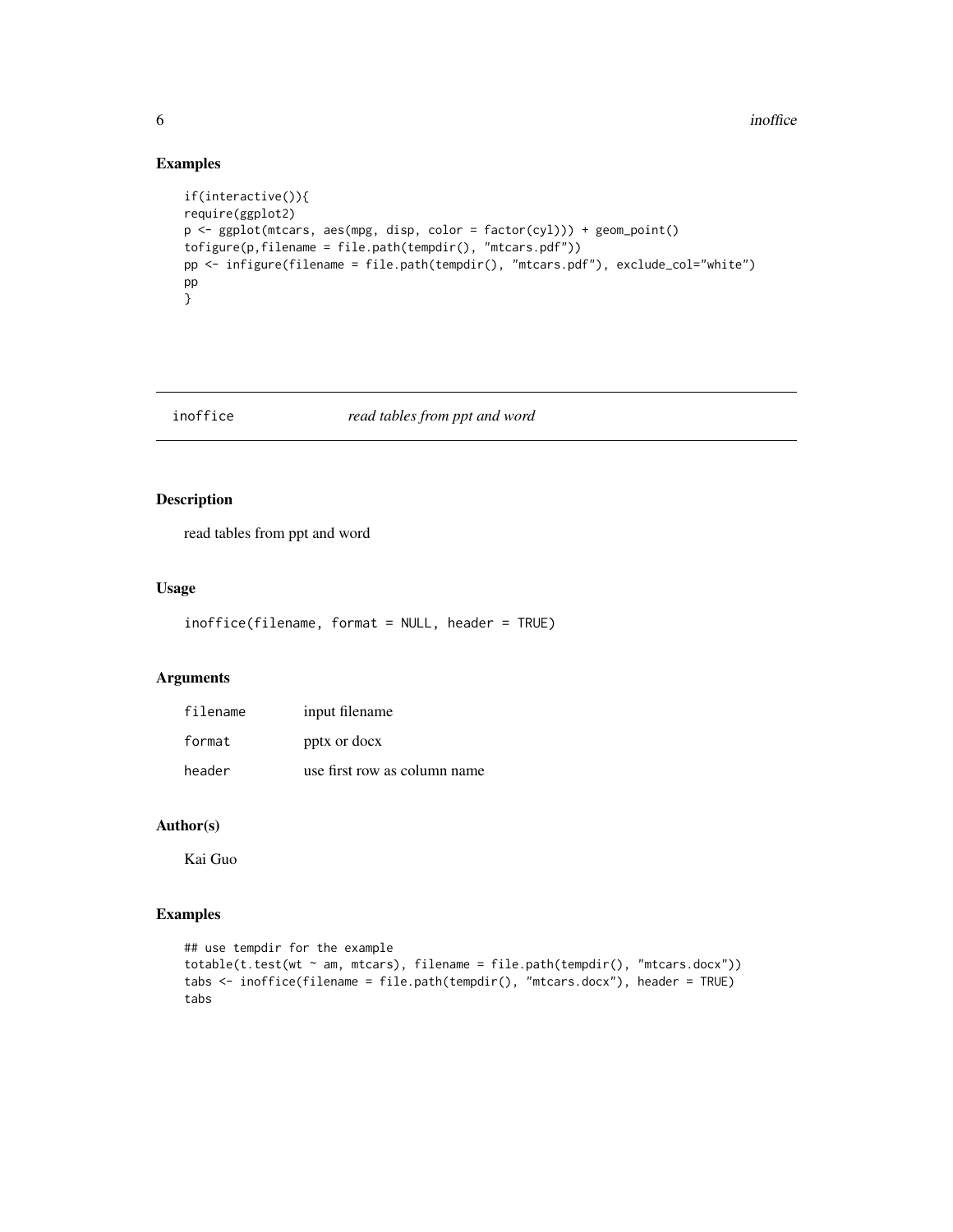<span id="page-6-0"></span>

read table from pptx

#### Usage

inpptx(filename, header = FALSE)

#### Arguments

| filename | input filename               |
|----------|------------------------------|
| header   | use first row as column name |

#### Author(s)

Kai Guo

#### Examples

```
totable(t.test(wt ~ am, mtcars), filename = file.path(tempdir(), "mtcars.pptx"))
tabs <- inpptx(filename = file.path(tempdir(), "mtcars.pptx"), header = TRUE)
tabs
```
todocx *export figure to docx*

#### Description

export figure to docx

```
todocx(
  figure = NULL,
  filename = NULL,
  title = ",
 width = 6,
 height = 6,
  append = FALSE,devsize = FALSE,
  units = "in"\mathcal{E}
```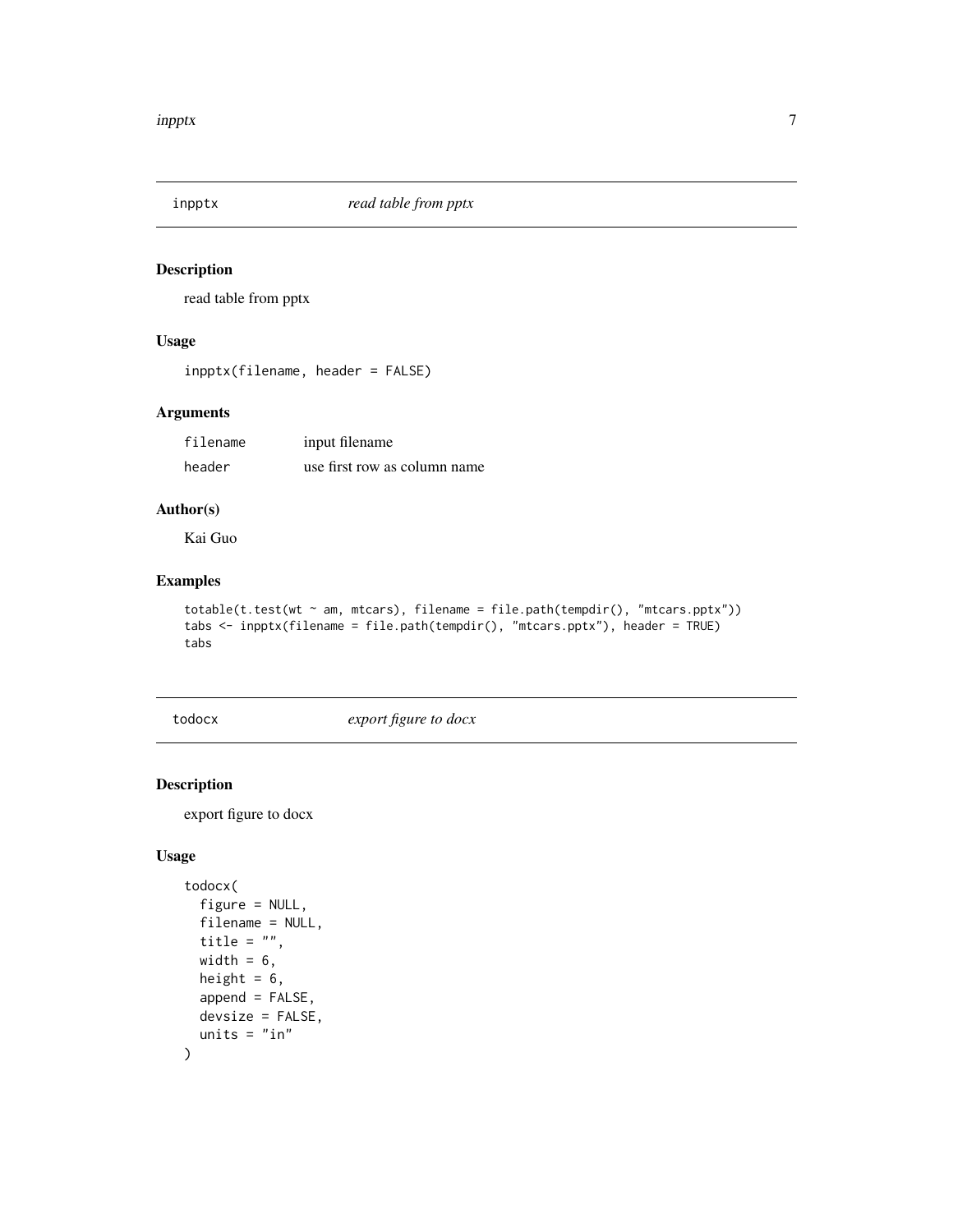<span id="page-7-0"></span>8 toffice the contract of the contract of the contract of the contract of the contract of the contract of the contract of the contract of the contract of the contract of the contract of the contract of the contract of the

#### Arguments

| figure   | plot figure function                                                          |
|----------|-------------------------------------------------------------------------------|
| filename | output filename                                                               |
| title    | title for the figure                                                          |
| width    | width of the output figure                                                    |
| height   | height of the output figure                                                   |
| append   | append or not                                                                 |
| devsize  | Boolean value show use device size or not (default = FALSE)                   |
| units    | the units in which to return the value – inches, cm, or pixels (device units) |

#### Author(s)

Kai Guo

#### Examples

```
if(interactive()){
plot(mtcars$mpg, mtcars$disp)
todocx(filename = file.path(tempdir(), "mtcars.docx"))
## use ggplot2
ggplot(mtcars, aes(mpg, disp, color = factor(cyl))) + geom_point()
todocx(filename = file.path(tempdir(), "mtcars.docx"), height = 6, width = 4)
}
```
toffice *export graph to MS office*

#### Description

export graph to MS office

```
toffice(
  figure = NULL,
  format = "pptx",
 filename = "temp.pptx",
 nr = 1,
 nc = 1,
  irow = 1,
  icol = 1,
  onsame = FALSE,
  title = "",
  left = 0.15,top = 0.15,
```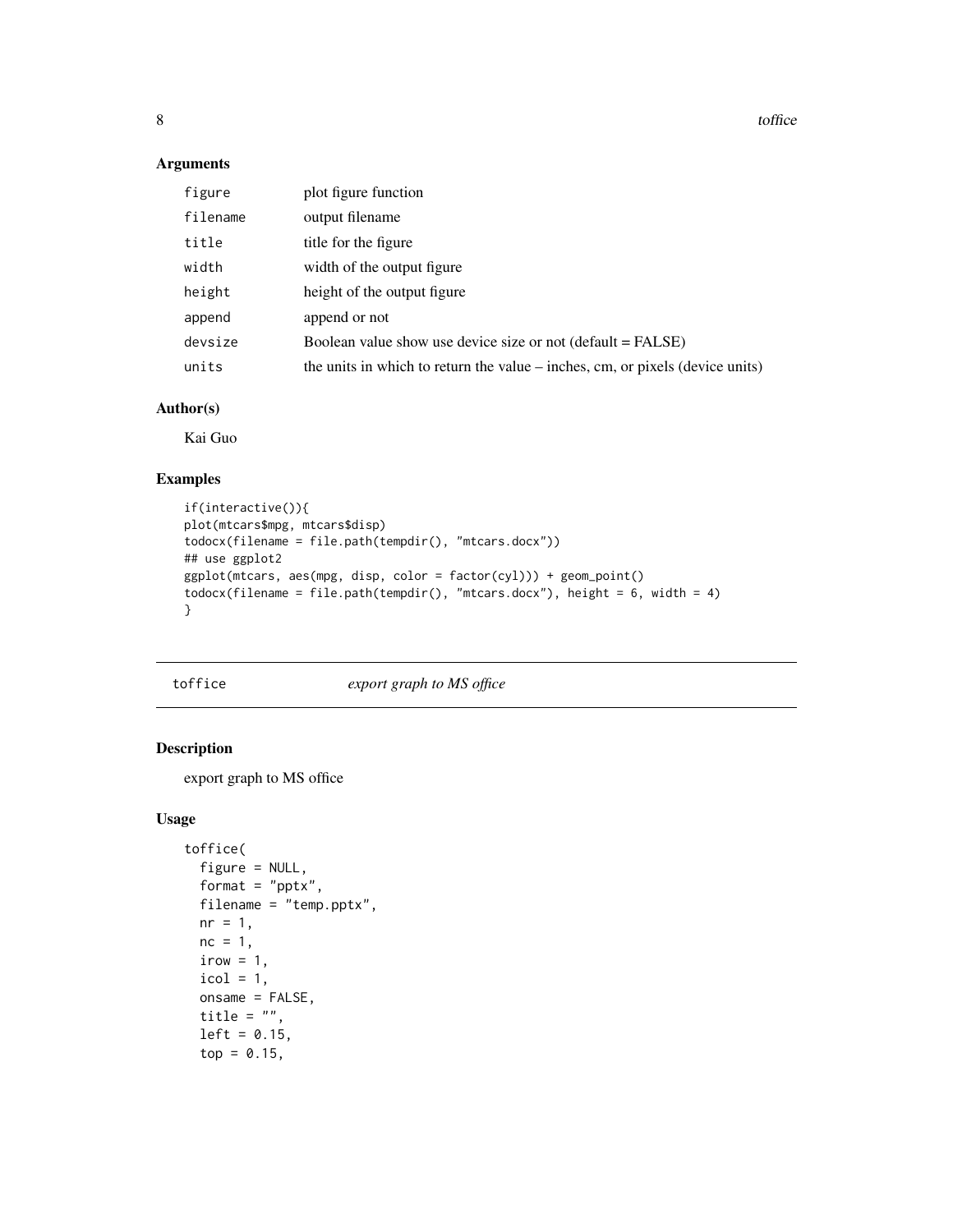toffice the state of the state of the state of the state of the state of the state of the state of the state of the state of the state of the state of the state of the state of the state of the state of the state of the st

```
append = FALSE,width = 4,
 height = 4,
 devsize = FALSE,
 units = "in")
```
#### Arguments

| figure     | plot figure function                                                                                                      |
|------------|---------------------------------------------------------------------------------------------------------------------------|
| format     | file format                                                                                                               |
| filename   | output filename                                                                                                           |
| nr, nc     | two numbers to indicate the figures will be drawn in an nr-by-nc array on the<br>device by columns or rows, respectively. |
| irow, icol | two number to indicate which row or column for the figure to be drawn                                                     |
| onsame     | Boolean value show to draw on same slide or not                                                                           |
| title      | title for the figure                                                                                                      |
| left, top  | two numbers which gives the number of lines of margin to be specified on the<br>left and right sides of the plot          |
| append     | append or not                                                                                                             |
| width      | width of the output figure                                                                                                |
| height     | height of the output figure                                                                                               |
| devsize    | Boolean value show use device size or not (default = FALSE)                                                               |
| units      | the units in which to return the value – inches, cm, or pixels (device units)                                             |

#### Author(s)

Kai Guo

#### Examples

```
if(interactive()){
plot(mtcars$mpg, mtcars$disp)
toffice(filename = file.path(tempdir(), "mtcars.pptx"), format = "pptx")
## use ggplot2
ggplot(mtcars, aes(mpg, disp, color = factor(cyl))) + geom_point()
toffice(filename = file.path(tempdir(), "mtcars.pptx"),format = "pptx")
}
```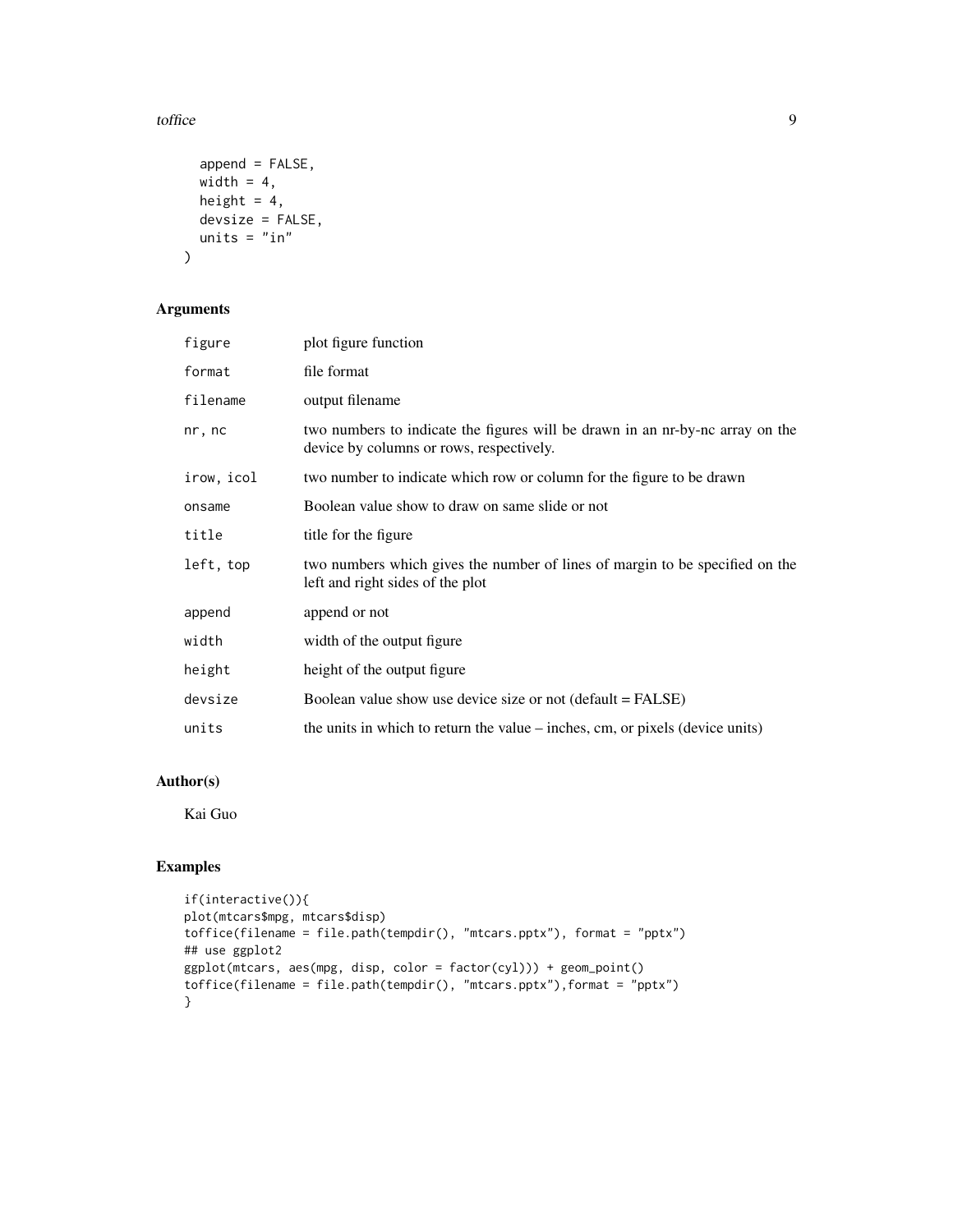<span id="page-9-0"></span>

output figures to different formats

#### Usage

tofigure(figure, format = NULL, filename = "temp.pdf")

#### **Arguments**

| figure   | output figure function, set NULL output the current figure |
|----------|------------------------------------------------------------|
| format   | output format (could be ingored)                           |
| filename | output filename with different format as suffix            |

#### Author(s)

Kai Guo

#### Examples

```
require(ggplot2)
p <- ggplot(mtcars, aes(mpg, disp, color = factor(cyl))) + geom_point()
tofigure(p,filename = file.path(tempdir(), "mtcars.pdf"))
## or use ggplot directly
tofigure(ggplot(mtcars, aes(mpg, disp, color = factor(cyl))) +
geom_point(), filename = file.path(tempdir(), "mtcars.eps"))
```

```
## if you use basic plot function or other plot function you
## need first use convertplot to convert it to ggplot object
## when you are working on the platform without GUI
p <- convertplot(plot(1:10))
tofigure(p, filename = file.path(tempdir(), "mtcars.pdf"))
topptx(p, filename = file.path(tempdir(), "mtcars.pptx"))
```
tohtml *export as plotly html (only support ggplot2 object)*

#### Description

export as plotly html (only support ggplot2 object)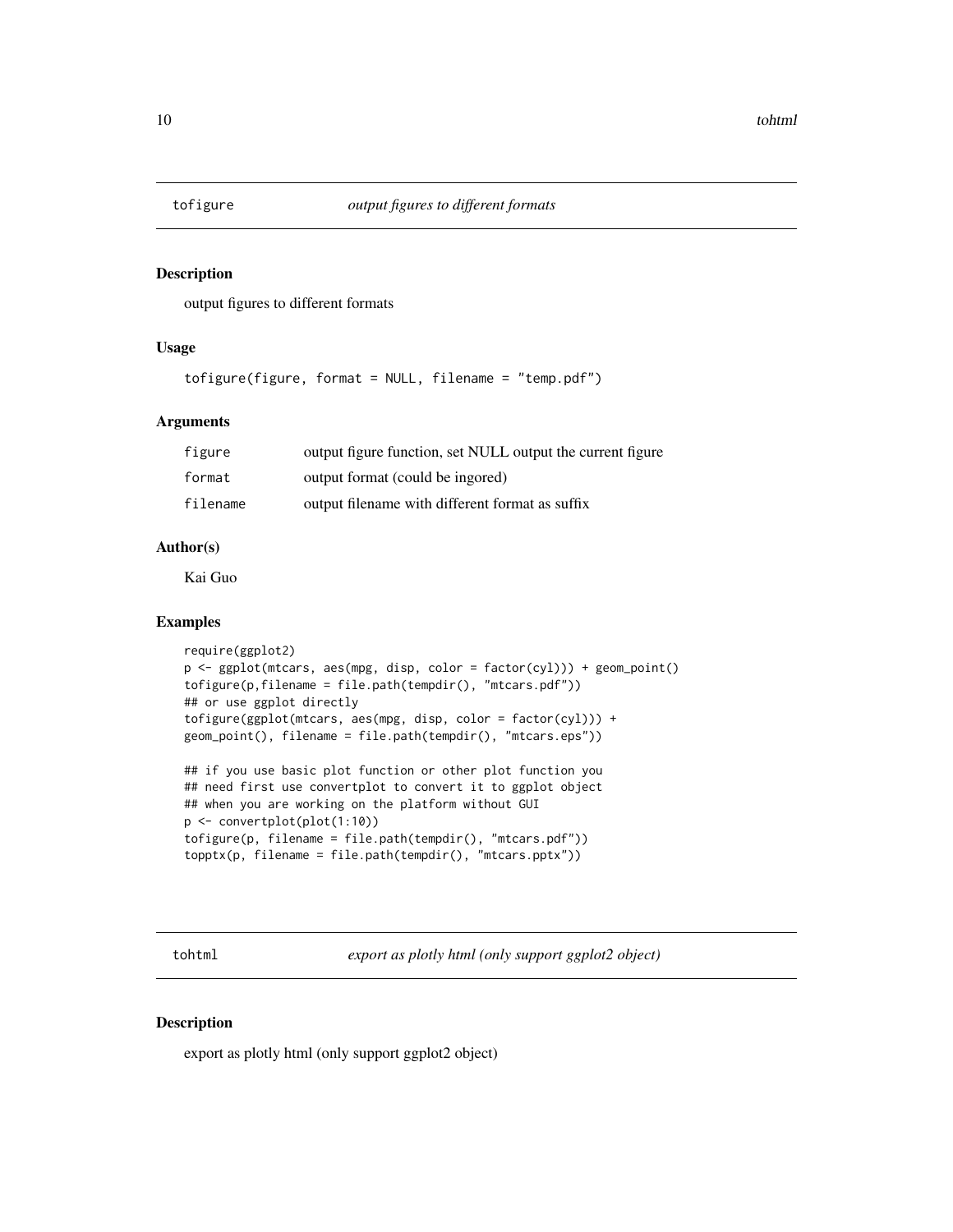#### <span id="page-10-0"></span>topptx that the contract of the contract of the contract of the contract of the contract of the contract of the contract of the contract of the contract of the contract of the contract of the contract of the contract of th

#### Usage

tohtml(figure, filename = "temp.html", save = TRUE)

#### Arguments

| figure   | output figure function, set NULL output the current figure |
|----------|------------------------------------------------------------|
| filename | output format (could be ingored)                           |
| save     | save figure or not (default: TRUE)                         |

#### Author(s)

Kai Guo

#### Examples

```
if(interactive()){
require(ggplot2)
p <- ggplot(mtcars, aes(mpg, disp, color = factor(cyl))) + geom_point()
tohtml(p,filename = file.path(tempdir(), "mtcars.html"))
## or use ggplot directly
ggplot(mtcars, aes(mpg, disp, color = factor(cyl))) +
geom_point()
tohtml(save = FALSE)
}
```
topptx *export figure to pptx*

#### Description

export figure to pptx

```
topptx(
  figure = NULL,filename = NULL,
  nr = 1,
 nc = 1,
  irow = 1,
  icol = 1,
  onsame = FALSE,
  title = ",
  left = 0.15,
  top = 0.15,
  width = 6,
  height = 6,
```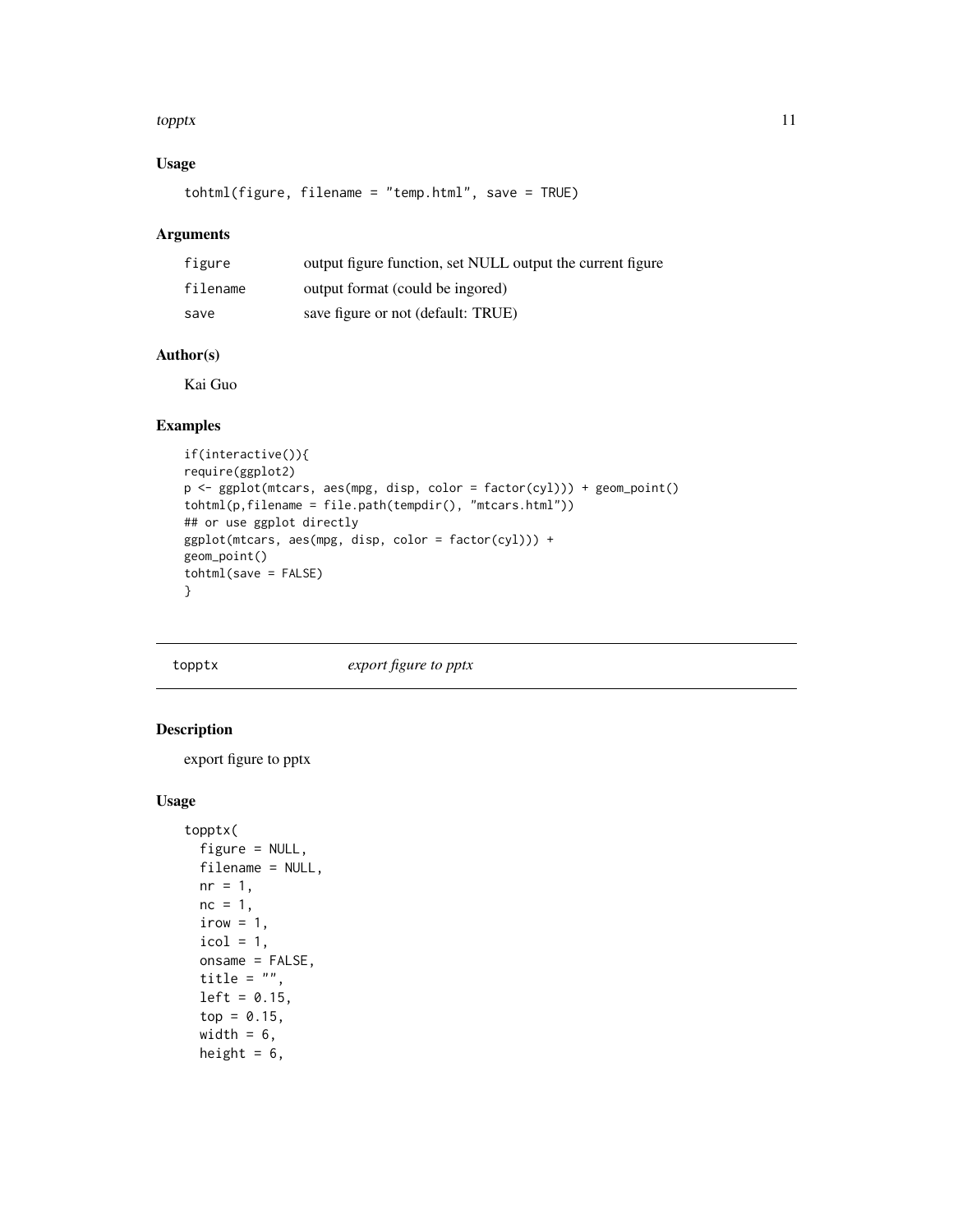<span id="page-11-0"></span>12 totable to the contract of the contract of the contract of the contract of the contract of the contract of the contract of the contract of the contract of the contract of the contract of the contract of the contract of

```
append = FALSE,devsize = FALSE,
  units = "in"\mathcal{L}
```
#### Arguments

| figure     | plot figure function                                                                                                      |
|------------|---------------------------------------------------------------------------------------------------------------------------|
| filename   | output filename                                                                                                           |
| nr, nc     | two numbers to indicate the figures will be drawn in an nr-by-nc array on the<br>device by columns or rows, respectively. |
| irow, icol | the number to indicate which row or column for the figure to be drawn                                                     |
| onsame     | Boolean value show to draw on same slide or not                                                                           |
| title      | title for the figure                                                                                                      |
| left, top  | two numbers which gives the number of lines of margin to be specified on the<br>left and right sides of the plot          |
| width      | width of the output figure                                                                                                |
| height     | height of the output figure                                                                                               |
| append     | append or not                                                                                                             |
| devsize    | Boolean value show use device size or not (default = FALSE)                                                               |
| units      | the units in which to return the value – inches, cm, or pixels (device units)                                             |
|            |                                                                                                                           |

#### Author(s)

Kai Guo

#### Examples

```
if(interactive()){
plot(mtcars$mpg, mtcars$disp)
topptx(filename = file.path(tempdir(), "mtcars.pptx"))
## use ggplot2
ggplot(mtcars, aes(mpg, disp, color = factor(cyl))) + geom_point()
topptx(filename = file.path(tempdir(), "mtcars.pptx"))
}
```
totable *write table out to pptx or docx*

#### Description

write table out to pptx or docx

```
totable(data, filename, format = NULL, append = FALSE)
```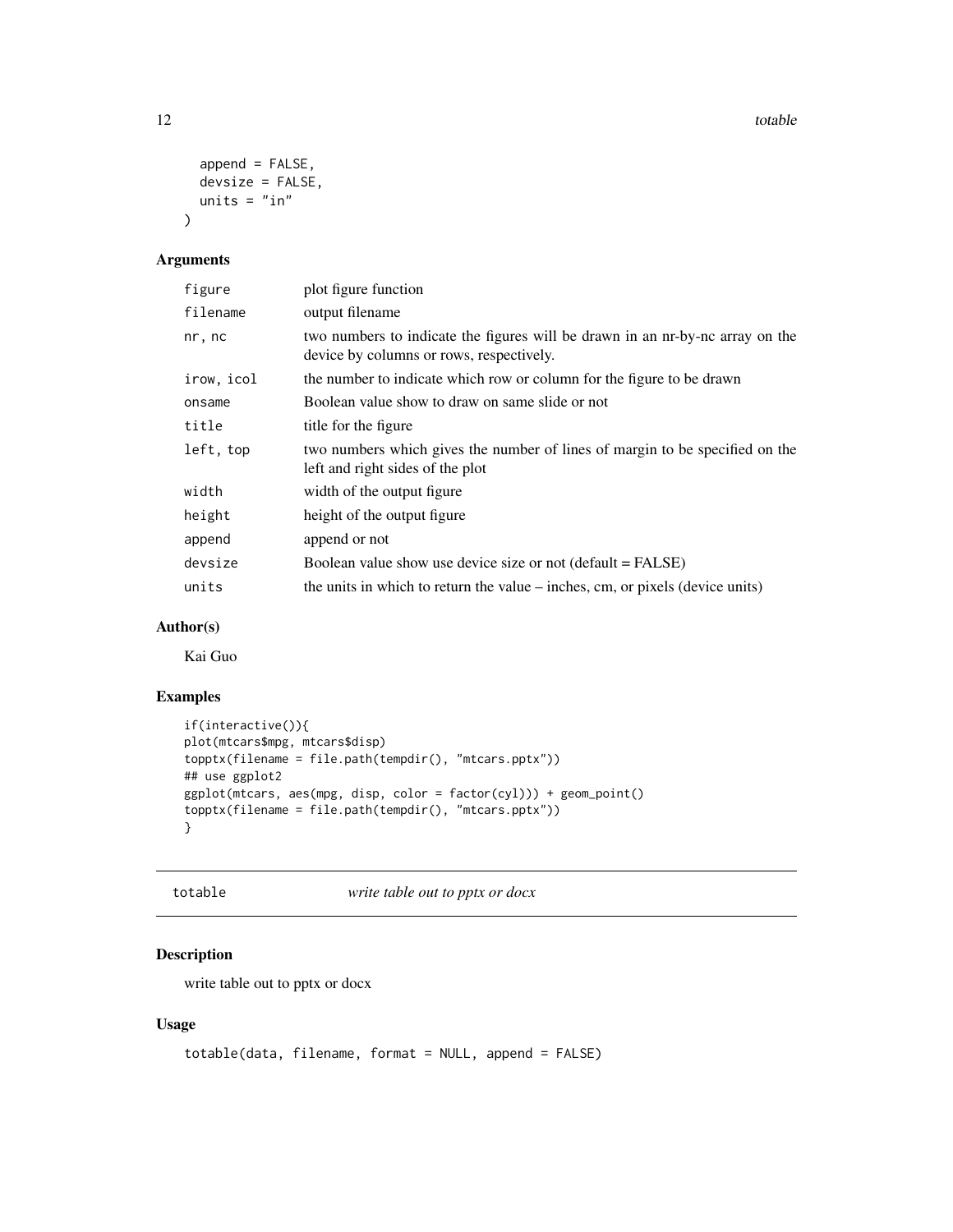#### <span id="page-12-0"></span> $\text{tox}$  to the set of the set of the set of the set of the set of the set of the set of the set of the set of the set of the set of the set of the set of the set of the set of the set of the set of the set of the set of

#### Arguments

| data     | datasets         |
|----------|------------------|
| filename | output filename  |
| format   | pptx or docx     |
| append   | append into file |

#### Author(s)

Kai Guo

#### Examples

```
tt <- t.test(wt ~ am, mtcars)
totable(tt, filename = file.path(tempdir(), "mtcars.pptx"))
totable(t.test(wt ~ am, mtcars), filename = file.path(tempdir(), "mtcars.pptx"))
totable(head(mtcars), filename = file.path(tempdir(), "mtcars.docx"))
```
toxlsx *export figure to pptx*

#### Description

export figure to pptx

#### Usage

```
toxlsx(
  figure = NULL,
  filename = NULL,
  width = 6,
  height = 6,
  devsize = FALSE,
  units = "in"\mathcal{L}
```
#### Arguments

| figure   | plot figure function                                                          |
|----------|-------------------------------------------------------------------------------|
| filename | output filename                                                               |
| width    | width of the output figure                                                    |
| height   | height of the output figure                                                   |
| devsize  | Boolean value show use device size or not (default = FALSE)                   |
| units    | the units in which to return the value – inches, cm, or pixels (device units) |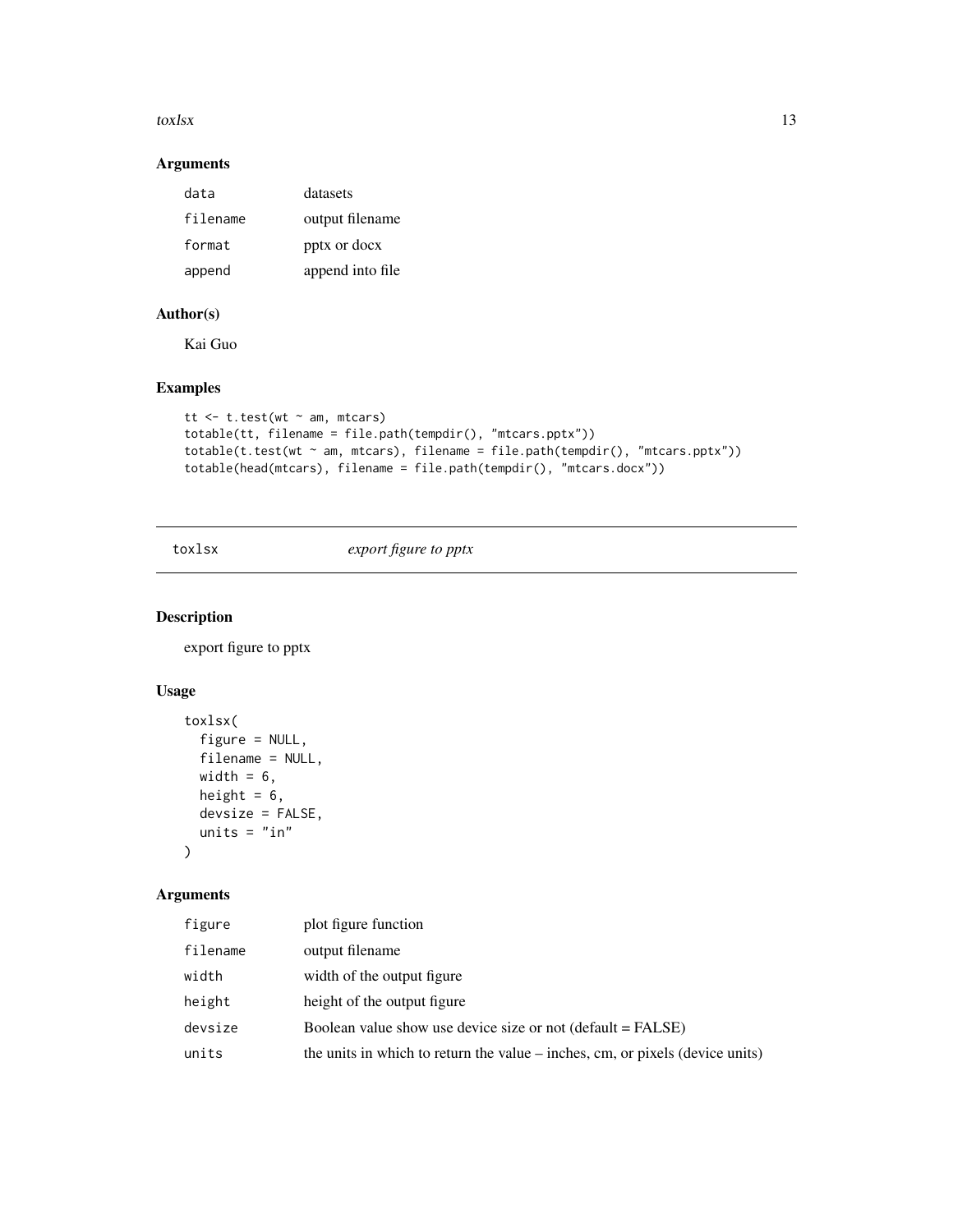14 toxlsx

#### Author(s)

Kai Guo

#### Examples

```
if(interactive()){
plot(mtcars$mpg, mtcars$disp)
toxlsx(filename = file.path(tempdir(), "mtcars.xlsx"))
## use ggplot2
ggplot(mtcars, aes(mpg, disp, color = factor(cyl))) + geom_point()
toxlsx(filename = file.path(tempdir(), "mtcars.xlsx"))
}
```